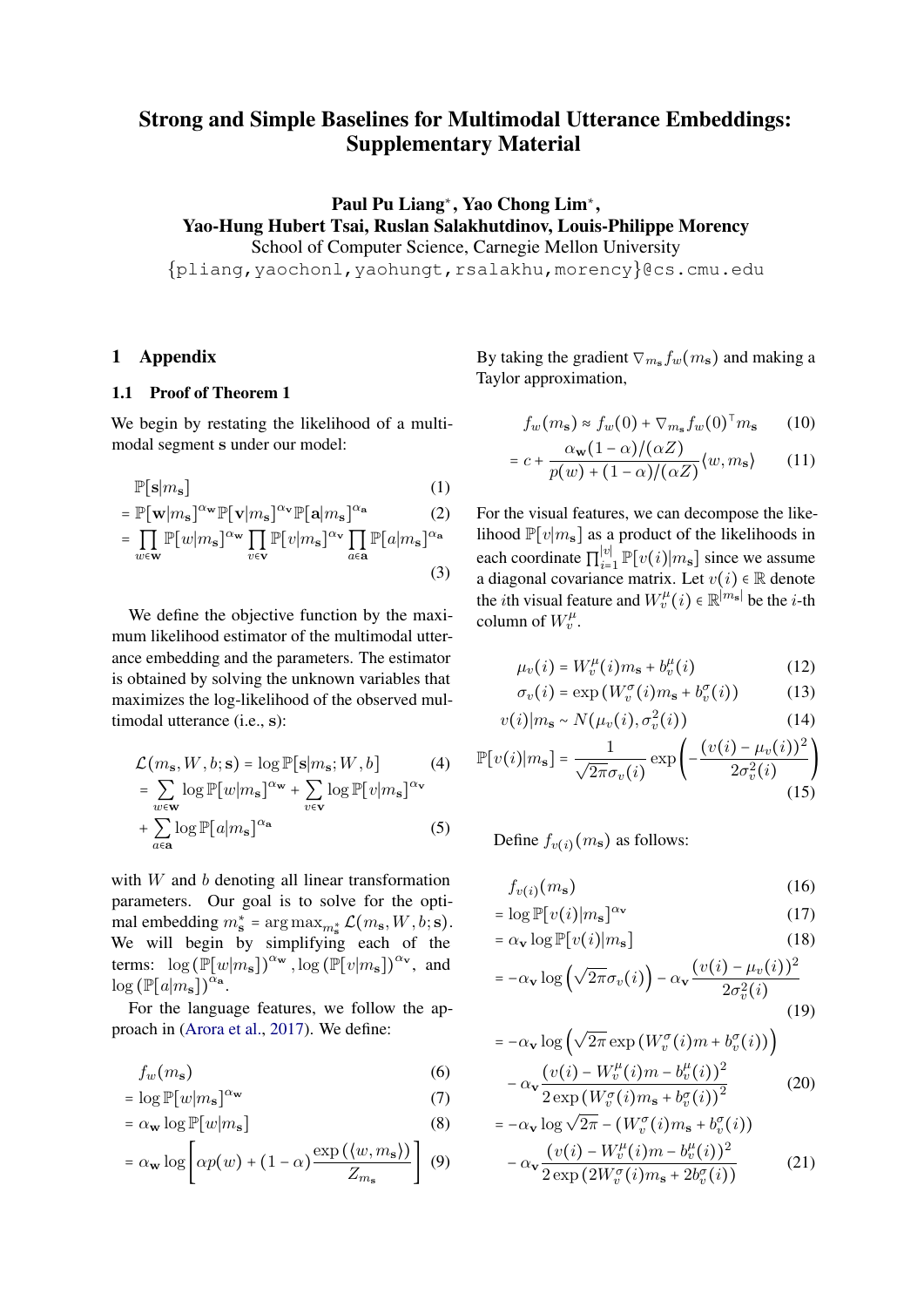The gradient  $\nabla_{m_{\mathbf{s}}} f_{v(i)}(m_{\mathbf{s}})$  is as follows

$$
\nabla_{m_{\mathbf{s}}} f_{v(i)}(m_{\mathbf{s}})
$$
\n
$$
= -\alpha_{\mathbf{v}} W_{v}^{\sigma}(i) - \alpha_{\mathbf{v}} \frac{1}{4\sigma_{v}(i)^{4}} \left[ 2(v(i) - \mu_{v}(i)) \right]
$$
\n(22)

(23)  
\n
$$
= \alpha_{\mathbf{v}} \frac{\left[ (v(i) - \mu_v(i)) W_v^{\mu}(i) + (v(i) - \mu_v(i))^2 W_v^{\sigma}(i) \right.}{\sigma_v(i)^2}
$$
\n
$$
- \alpha_{\mathbf{v}} W_v^{\sigma}(i)
$$
\n(24)

$$
= \alpha_{\mathbf{v}} \frac{v(i) - \mu_v(i)}{\sigma_v(i)^2} W_v^{\mu}(i)
$$
  
+ 
$$
\alpha_{\mathbf{v}} \left( \frac{(v(i) - \mu_v(i))^2}{\sigma_v(i)^2} - 1 \right) W_v^{\sigma}(i)
$$
 (25)

### By Taylor expansion, we have that

$$
f_{v(i)}(m_{\mathbf{s}}) \tag{26}
$$

$$
\approx f_{v(i)}(0) + \nabla_{m_{\mathbf{s}}} f_{v(i)}(0)^{\top} m_{\mathbf{s}} \tag{27}
$$

$$
= -\alpha_{\mathbf{v}} \log \left(\sqrt{2\pi} \exp\left(b_v^{\sigma}(i)\right)\right) - \alpha_{\mathbf{v}} \frac{\left(v(i) - b_v^{\mu}(i)\right)^2}{2 \exp\left(2b_v^{\sigma}(i)\right)}
$$

constant with respect to 
$$
m_s
$$
  
\n
$$
+ \alpha_v \frac{v(i) - b_v^{\mu}(i)}{\exp(2b_v^{\sigma}(i))} \langle W_v^{\mu}(i), m_s \rangle
$$
\n
$$
+ \alpha_v \left( \frac{(v(i) - b_v^{\mu}(i))^2}{\exp(2b_v^{\sigma}(i))} - 1 \right) \langle W_v^{\sigma}(i), m_s \rangle
$$
\n(28)

$$
= c + \alpha_{\mathbf{v}} \frac{v(i) - b_v^{\mu}(i)}{\exp(2b_v^{\sigma}(i))} \langle W_v^{\mu}(i), m_{\mathbf{s}} \rangle
$$
  
+ 
$$
\alpha_{\mathbf{v}} \left( \frac{(v(i) - b_v^{\mu}(i))^2}{\exp(2b_v^{\sigma}(i))} - 1 \right) \langle W_v^{\sigma}(i), m_{\mathbf{s}} \rangle
$$
(29)

By our symmetric paramterization of the acoustic features, we have that:

$$
f_{a(i)}(m_{s})
$$
\n
$$
\approx c + \alpha_{a} \frac{a(i) - b_{a}^{\mu}(i)}{\exp(2b_{a}^{\sigma}(i))} \langle W_{a}^{\mu}(i), m_{s} \rangle
$$
\n
$$
+ \alpha_{a} \left( \frac{(a(i) - b_{a}^{\mu}(i))^{2}}{\exp(2b_{a}^{\sigma}(i))} - 1 \right) \langle W_{a}^{\sigma}(i), m_{s} \rangle
$$
\n(31)

Rewriting this in matrix form, we obtain that

$$
f_w(m_{\mathbf{s}}) = c + \psi_w \langle w, m_{\mathbf{s}} \rangle \tag{32}
$$

$$
f_v(m_s) = \sum_{i \in |v|} f_{v(i)}(m_s)
$$
\n
$$
= c + \left\langle W_v^{\mu \tau} (v - b_v^{\mu}) \psi_v^{(1)}, m_s \right\rangle
$$
\n
$$
+ \left\langle W_v^{\sigma \tau} (v - b_v^{\mu}) \otimes (v - b_v^{\mu}) \psi_v^{(2)}, m_s \right\rangle
$$
\n(34)

$$
\mu_v(i))^2 W_v^{\sigma}(i) \Big]_{f_a(m_{\mathbf{s}})} = \sum_{i \in [a]} f_{a(i)}(m_{\mathbf{s}}) \tag{35}
$$
  

$$
= c + \left\langle W_a^{\mu \tau}(a - b_a^{\mu}) \psi_a^{(1)}, m_{\mathbf{s}} \right\rangle + \left\langle W_a^{\sigma \tau}(a - b_a^{\mu}) \otimes (a - b_a^{\mu}) \psi_a^{(2)}, m_{\mathbf{s}} \right\rangle
$$
  

$$
\tag{36}
$$

where ⊗ denotes Hadamard (element-wise) product and the weights  $\psi$ 's are given as follows:

$$
\psi_w = \frac{\alpha_{\mathbf{w}}(1-\alpha)/(\alpha Z)}{p(w) + (1-\alpha)/(\alpha Z)} \tag{37}
$$

$$
\psi_v^{(1)} = \text{diag}\left(\frac{\alpha_v}{\exp(2b_v^{\sigma})}\right) \tag{38}
$$

$$
\psi_v^{(2)} = \text{diag}\left(\frac{\alpha_v}{\exp(2b_v^{\sigma})} - \alpha_v\right) \tag{39}
$$

$$
\psi_a^{(1)} = \text{diag}\left(\frac{\alpha_a}{\exp(2b_a^{\sigma})}\right) \tag{40}
$$

$$
\psi_a^{(2)} = \text{diag}\left(\frac{\alpha_\mathbf{a}}{\exp\left(2b_a^{\sigma}\right)} - \alpha_\mathbf{a}\right) \tag{41}
$$

Observe that  $W_v^{\sigma \tau}(v - b_v^{\mu})$  is a composition of a shift  $-b_v^{\mu}$  and a linear transformation  $\tilde{W}_v^{\sigma \tau}$  of the visual features into the multimodal embedding space. Note that  $\mathbb{E}[v|m_{s}] = b_v^{\mu}$ . In other words, this shifts the visual features towards 0 in expectation before transforming them into the multimodal embedding space. Our choice of a Gaussian likelihood for the visual and acoustic features introduces a squared term  $W_v^{\sigma \tau}(v - b_v^{\mu}) \otimes (v - b_v^{\mu})$  to account for the  $\ell_2$  distance present in the Gaussian pdf. Secondly, regarding the weights  $\psi$ 's, note that: 1) the weights for a modality are proportional to the global hyperparameters  $\alpha$  assigned to that modality, and 2) the weights  $\psi_w$  are inversely proportional to  $p(w)$  (rare words carry more weight). The weights  $\psi_v$ 's and  $\psi_a$ 's scales each feature dimension inversely by their magnitude.

Finally, we know that our objective function [\(4\)](#page-0-0) decomposes as

$$
\mathcal{L}(m_{\mathbf{s}}, W, b; \mathbf{s}) = \sum_{w \in \mathbf{w}} f_w(m_{\mathbf{s}}) + \sum_{v \in \mathbf{v}} f_v(m_{\mathbf{s}}) + \sum_{a \in \mathbf{a}} f_a(m_{\mathbf{s}}) \quad (42)
$$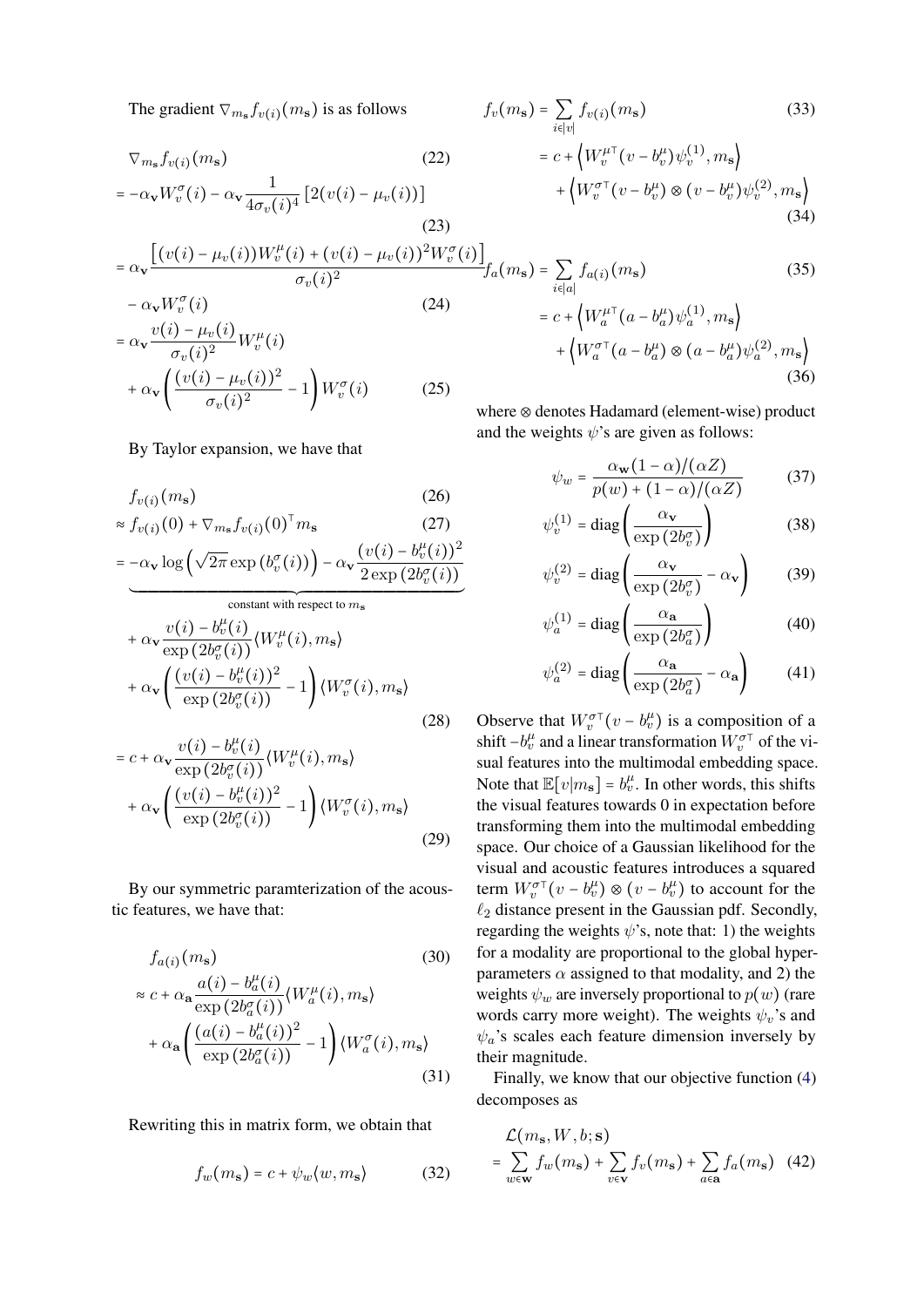We now use the fact that  $\max_{x:\|x\|_2^2=1}$  constant +  $\langle x, g \rangle = g/||g||$ . If we assume that  $m_s^*$  lies on the unit sphere, the maximum likelihood estimate for  $m<sub>s</sub>$  is approximately:

$$
m_s^*
$$
  
=  $\sum_{w \in \mathbf{w}} \psi_w w + \sum_{v \in \mathbf{v}} \left( W_v^{\mu \top} \tilde{v}^{(1)} \psi_v^{(1)} + W_v^{\sigma \top} \tilde{v}^{(2)} \psi_v^{(2)} \right) + \sum_{a \in \mathbf{a}} \left( W_a^{\mu \top} \tilde{a}^{(1)} \psi_a^{(1)} + W_a^{\sigma \top} \tilde{a}^{(2)} \psi_a^{(2)} \right).$  (43)

where we have rewritten the shifted (and squared) visual and acoustic terms as

$$
\tilde{v}^{(1)} = v - b_v^{\mu} \tag{44}
$$

$$
\tilde{v}^{(2)} = (v - b_v^{\mu}) \otimes (v - b_v^{\mu}) \tag{45}
$$

$$
\tilde{a}^{(1)} = a - b_a^{\mu} \tag{46}
$$

$$
\tilde{a}^{(2)} = (a - b_a^{\mu}) \otimes (a - b_a^{\mu}) \tag{47}
$$

which concludes the proof.

## 1.2 Multimodal Features

Here we present extra details on feature extraction for the language, visual and acoustic modalities.

Language: We used 300 dimensional GloVe word embeddings trained on 840 billion tokens from the Common Crawl dataset [\(Pennington et al.,](#page-3-1) [2014\)](#page-3-1). These word embeddings were used to embed a sequence of individual words from video segment transcripts into a sequence of word vectors that represent spoken text.

Visual: The library Facet [\(iMotions,](#page-3-2) [2017\)](#page-3-2) is used to extract a set of visual features including facial action units, facial landmarks, head pose, gaze tracking and HOG features [\(Zhu et al.,](#page-3-3) [2006\)](#page-3-3). These visual features are extracted from the full video segment at 30Hz to form a sequence of facial gesture measures throughout time.

Acoustic: The software COVAREP [\(Degottex](#page-3-4) [et al.,](#page-3-4) [2014\)](#page-3-4) is used to extract acoustic features including 12 Mel-frequency cepstral coefficients, pitch tracking and voiced/unvoiced segmenting features [\(Drugman and Alwan,](#page-3-5) [2011\)](#page-3-5), glottal source parameters [\(Childers and Lee,](#page-3-6) [1991;](#page-3-6) [Drugman](#page-3-7) [et al.,](#page-3-7) [2012;](#page-3-7) [Alku,](#page-3-8) [1992;](#page-3-8) [Alku et al.,](#page-3-9) [1997,](#page-3-9) [2002\)](#page-3-10), peak slope parameters and maxima dispersion quotients [\(Kane and Gobl,](#page-3-11) [2013\)](#page-3-11). These visual features are extracted from the full audio clip of each segment at 100Hz to form a sequence that represent variations in tone of voice over an audio segment.

#### 1.3 Multimodal Alignment

We perform forced alignment using P2FA [\(Yuan](#page-3-12) [and Liberman,](#page-3-12) [2008\)](#page-3-12) to obtain the exact utterance time-stamp of each word. This allows us to align the three modalities together. Since words are considered the basic units of language we use the interval duration of each word utterance as one time-step. We acquire the aligned video and audio features by computing the expectation of their modality feature values over the word utterance time interval [\(Zadeh et al.,](#page-3-13) [2018\)](#page-3-13).